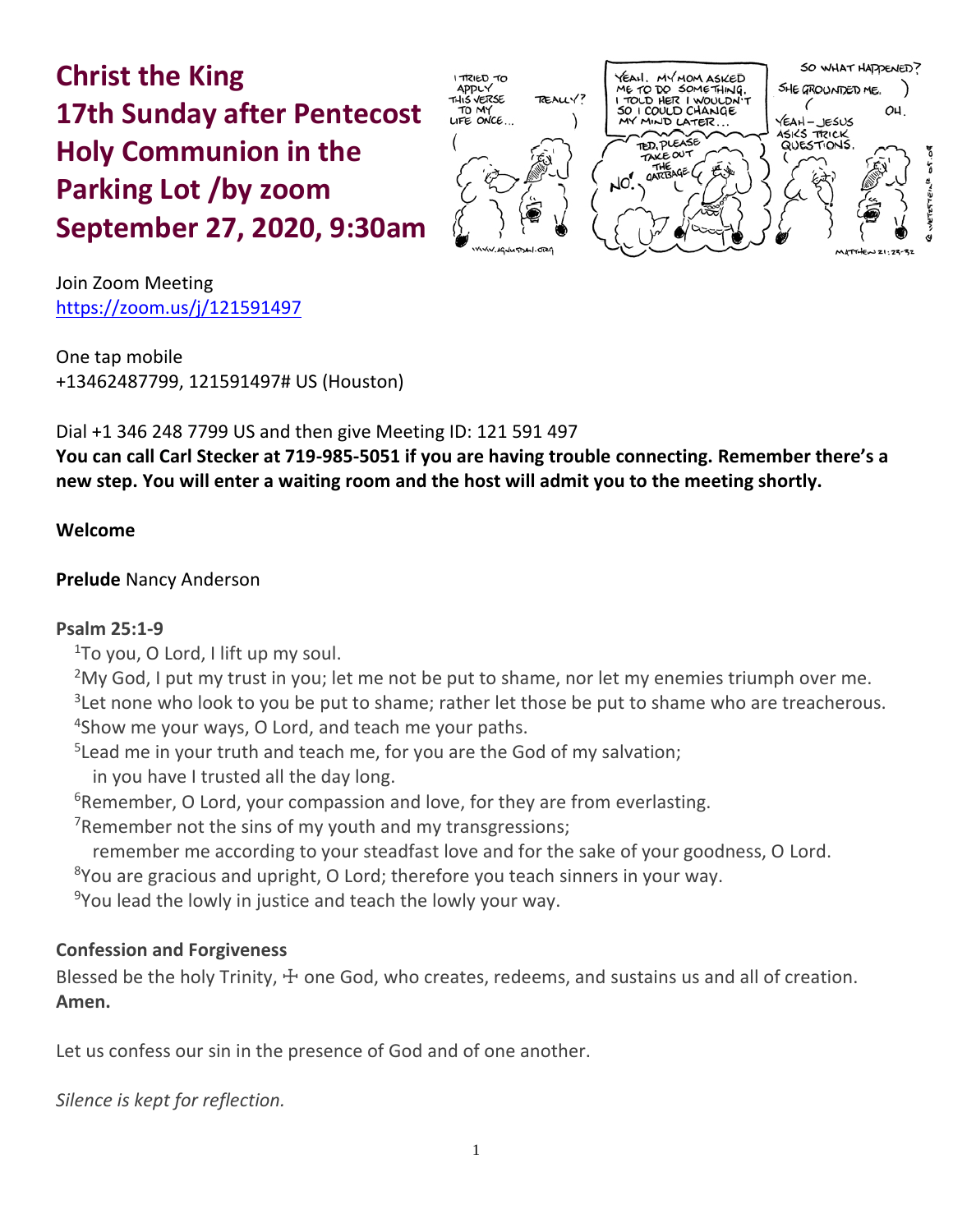Faithful God, **have mercy on us. We confess that we are captive to sin and cannot free ourselves. We turn from your loving embrace and go our own ways. We pass judgment on one another before examining ourselves. We place our own needs before those of our neighbors. We keep your gift of salvation to ourselves. Make us humble, cast away our transgressions, and turn us again to life in you through Jesus Christ, our Savior and Lord. Amen.**

God hears the cries of all who call out in need, and through his death and resurrection, Christ has made us his own. Hear the truth that God proclaims:

Your sins are forgiven in the name of  $\pm$  Jesus Christ.

Led by the Holy Spirit, live in freedom and newness to do God's work in the world. **Amen.**

#### **Greeting**

The grace of our Lord Jesus Christ, the love of God, and the communion of the Holy Spirit be with you all. **And also with you.**

#### **Hymn of Praise** *Lord, Whose Love in Humble Service* ELW 712 verse 1



by your Spir - it send your pow - er to our world to make it whole. stir-ring us to ar-dent ser-vice, your a-bun-dant life to share. that your ser - vants, Lord, in free - dom may your mer - cy know and live.

Text: Albert F. Bayly, 1901–1984<br>Music: BEACH SPRING, The Sacred Harp, Philadelphia, 1844<br>Text © Oxford University Press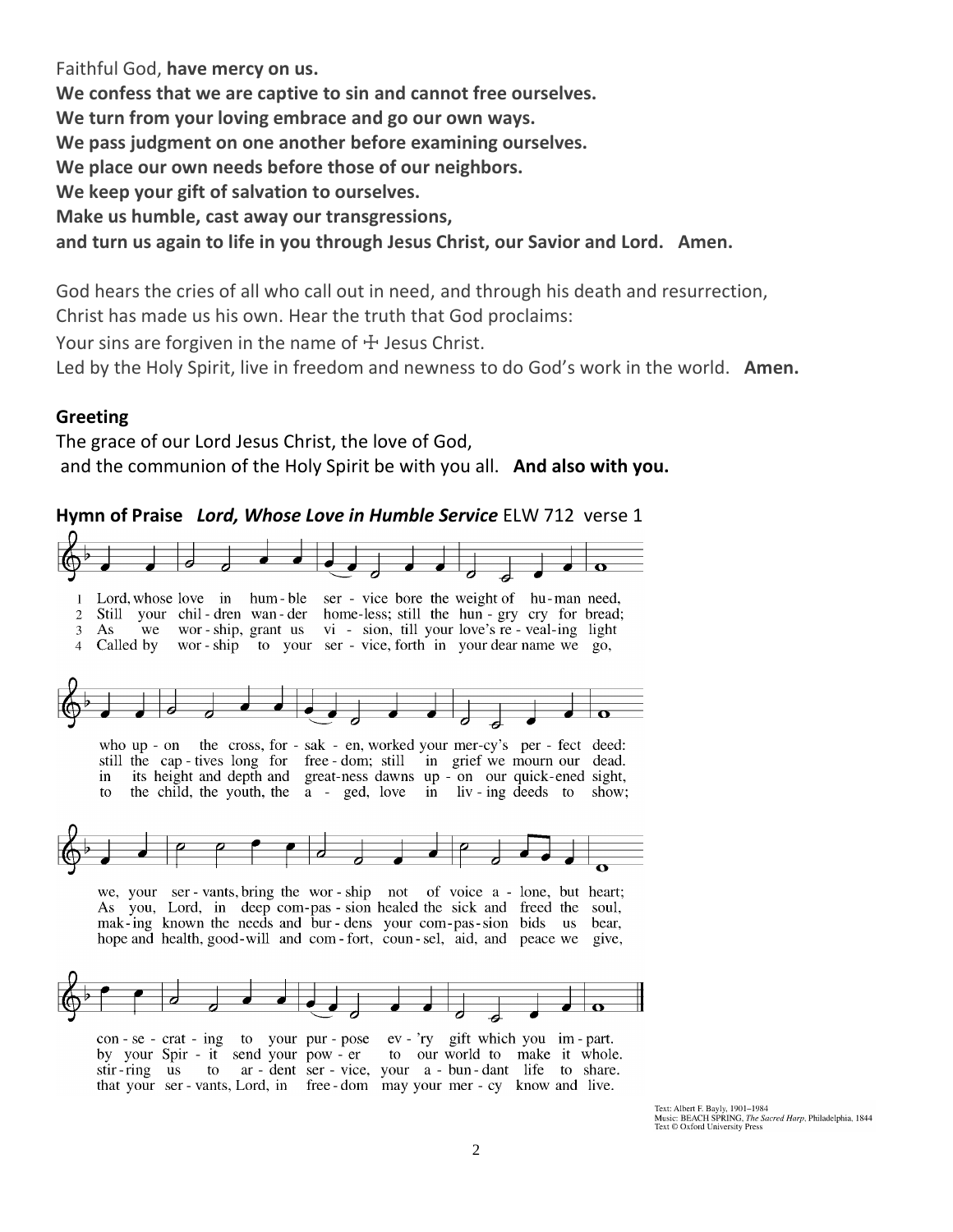## **Prayer of the Day**

God of love, giver of life, you know our frailties and failings. Give us your grace to overcome them, keep us from those things that harm us, and guide us in the way of salvation, through Jesus Christ, our Savior and Lord. **Amen.**

## **Reading: Ezekiel 18:1-4, 25-32**

*Ezekiel challenges those who think they cannot change because of what their parents were and did, or who think they cannot reverse their own previous behavior. God insistently invites people to turn and live.*

<sup>1</sup>The word of the LORD came to me: <sup>2</sup>What do you mean by repeating this proverb concerning the land of Israel, "The parents have eaten sour grapes, and the children's teeth are set on edge"?  $3$ As I live, says the Lord GOD, this proverb shall no more be used by you in Israel. <sup>4</sup>Know that all lives are mine; the life of the parent as well as the life of the child is mine: it is only the person who sins that shall die.

 $25$ Yet you say, "The way of the Lord is unfair." Hear now, O house of Israel: Is my way unfair? Is it not your ways that are unfair? <sup>26</sup>When the righteous turn away from their righteousness and commit iniquity, they shall die for it; for the iniquity that they have committed they shall die.  $^{27}$ Again, when the wicked turn away from the wickedness they have committed and do what is lawful and right, they shall save their life. <sup>28</sup>Because they considered and turned away from all the transgressions that they had committed, they shall surely live; they shall not die. <sup>29</sup>Yet the house of Israel says, "The way of the Lord is unfair." O house of Israel, are my ways unfair? Is it not your ways that are unfair?

 $30$ Therefore I will judge you, O house of Israel, all of you according to your ways, says the Lord God. Repent and turn from all your transgressions; otherwise iniquity will be your ruin.  $31$ Cast away from you all the transgressions that you have committed against me, and get yourselves a new heart and a new spirit! Why will you die, O house of Israel? <sup>32</sup>For I have no pleasure in the death of anyone, says the Lord GOD. Turn, then, and live.



Word of God. Word of Life. **Thanks be to God.**

The gospel according to Mathew chapter 21. **Glory to you, O Lord.**

## **Matthew 21:23-32**

*After driving the moneychangers out of the temple (21:12), Jesus begins teaching there. His authority is questioned by the religious leaders, who are supposed to be in charge of the temple.*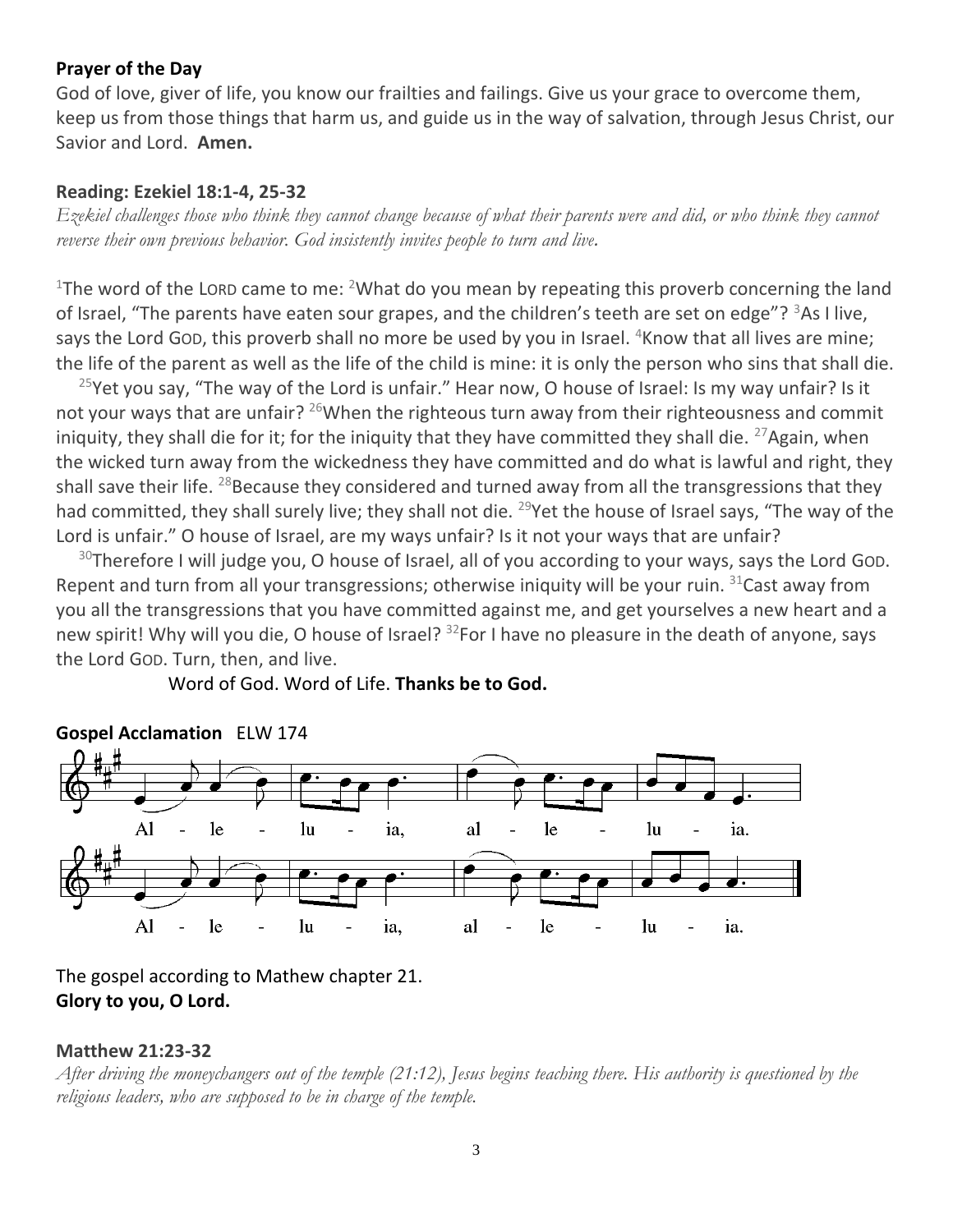$^{23}$ When [Jesus] entered the temple, the chief priests and the elders of the people came to him as he was teaching, and said, "By what authority are you doing these things, and who gave you this authority?" <sup>24</sup> Jesus said to them, "I will also ask you one question; if you tell me the answer, then I will also tell you by what authority I do these things.  $^{25}$  Did the baptism of John come from heaven, or was it of human origin?" And they argued with one another, "If we say, 'From heaven,' he will say to us, 'Why then did you not believe him?'  $^{26}$ But if we say, 'Of human origin,' we are afraid of the crowd; for all regard John as a prophet."  $27$ So they answered Jesus, "We do not know." And he said to them, "Neither will I tell you by what authority I am doing these things.

 $28$ "What do you think? A man had two sons; he went to the first and said, 'Son, go and work in the vineyard today.' <sup>29</sup>He answered, 'I will not'; but later he changed his mind and went. <sup>30</sup>The father went to the second and said the same; and he answered, 'I go, sir'; but he did not go. <sup>31</sup>Which of the two did the will of his father?" They said, "The first." Jesus said to them, "Truly I tell you, the tax collectors and the prostitutes are going into the kingdom of God ahead of you.  $32$ For John came to you in the way of righteousness and you did not believe him, but the tax collectors and the prostitutes believed him; and even after you saw it, you did not change your minds and believe him."

The good news of the Lord. **Praise to you, O Christ.**

#### **Children's sermon**

#### **Sermon- Pastor Paula**



**Hymn of the Day:** *Dearest Jesus, at Your Word* ELW 520 vs 1-3

Text: Tobias Clausnitzer, 1619-1684, sts. 1-3: Gesangbuch, Berlin, 1707, st. 4: tr. Catherine Winkworth, 1827-1878, adapt. Music: LIEBSER JESU, WIR SIND HIER, Johann R. Ahle, 1625-1673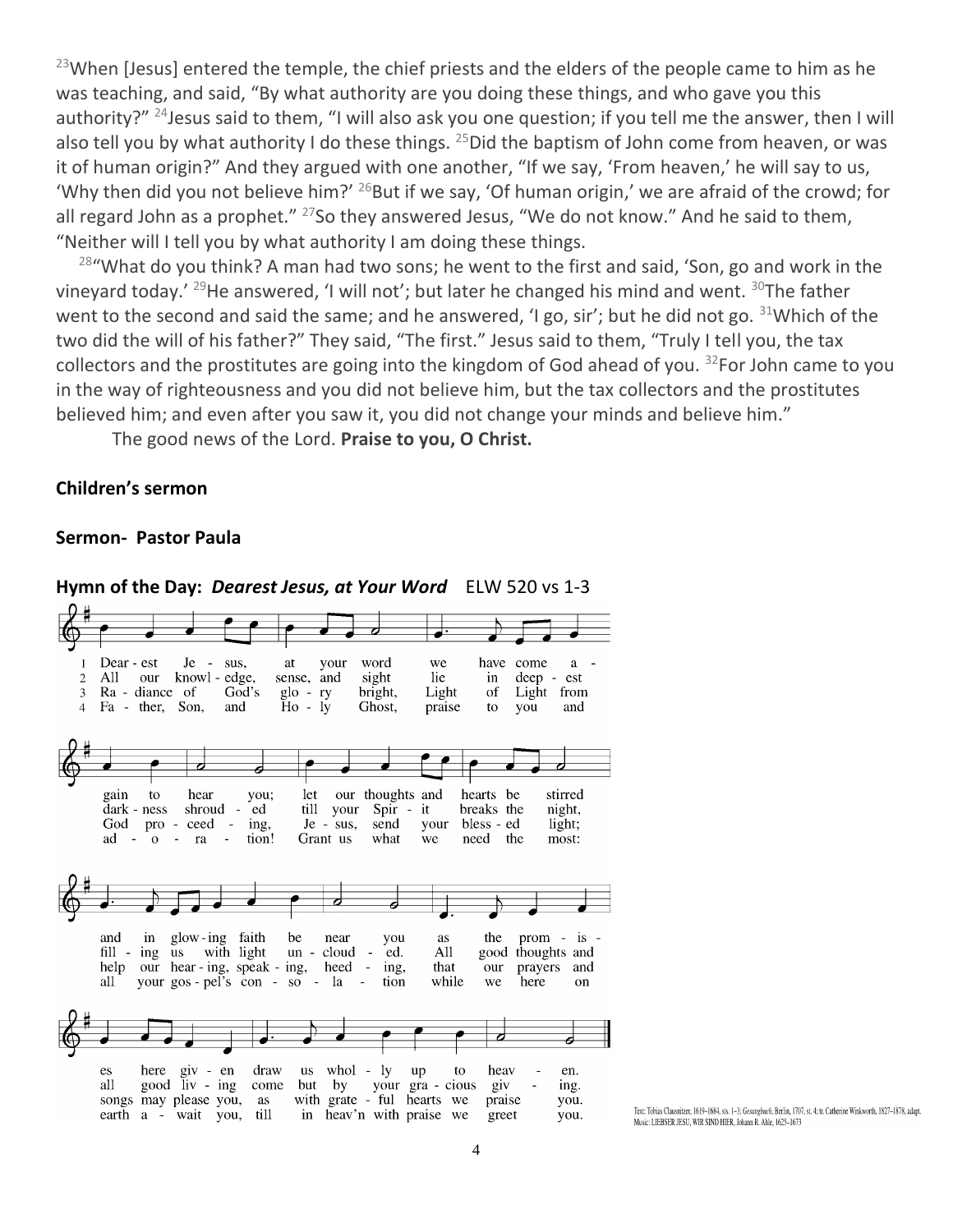## **Prayers of Intercession**

Drawn together in the compassion of God, we pray for the church, the world, and all those in need.

Lord, in your mercy, **hear our prayer.**

All these things and whatever else you see that we need, we entrust to your mercy; through Christ our Lord. **Amen.**

#### **Peace**

The peace of Christ be with you always. **And also with you.**

## **Offering Message**

**Children's Song:** *Praise Him, Praise Her, All Ye Little Children* 

- **1. Praise Him, praise Her, all ye little children, God is love, God is love. (x2)**
- **2. Love Him, love Her, all ye little children, God is love, God is love. (x2)**
- **3. Thank Him, thank Her, all ye little children, God is love, God is love. (x2)**

## **Offering Prayer**

Blessed are you, O God, maker of all things. You have set before us these gifts of your good creation. Prepare us for your heavenly banquet, nourish us with this rich food and drink, and send us forth to set tables in the midst of a suffering world, through the bread of life, Jesus Christ, our Savior and Lord. **Amen.**

**Great Thanksgiving**  The Lord be with you **And also with you.** Lift up your hearts **We lift them to the Lord** Let us give thanks to the Lord our God **It is right to give our thanks and praise…** 

## **Words of Institution**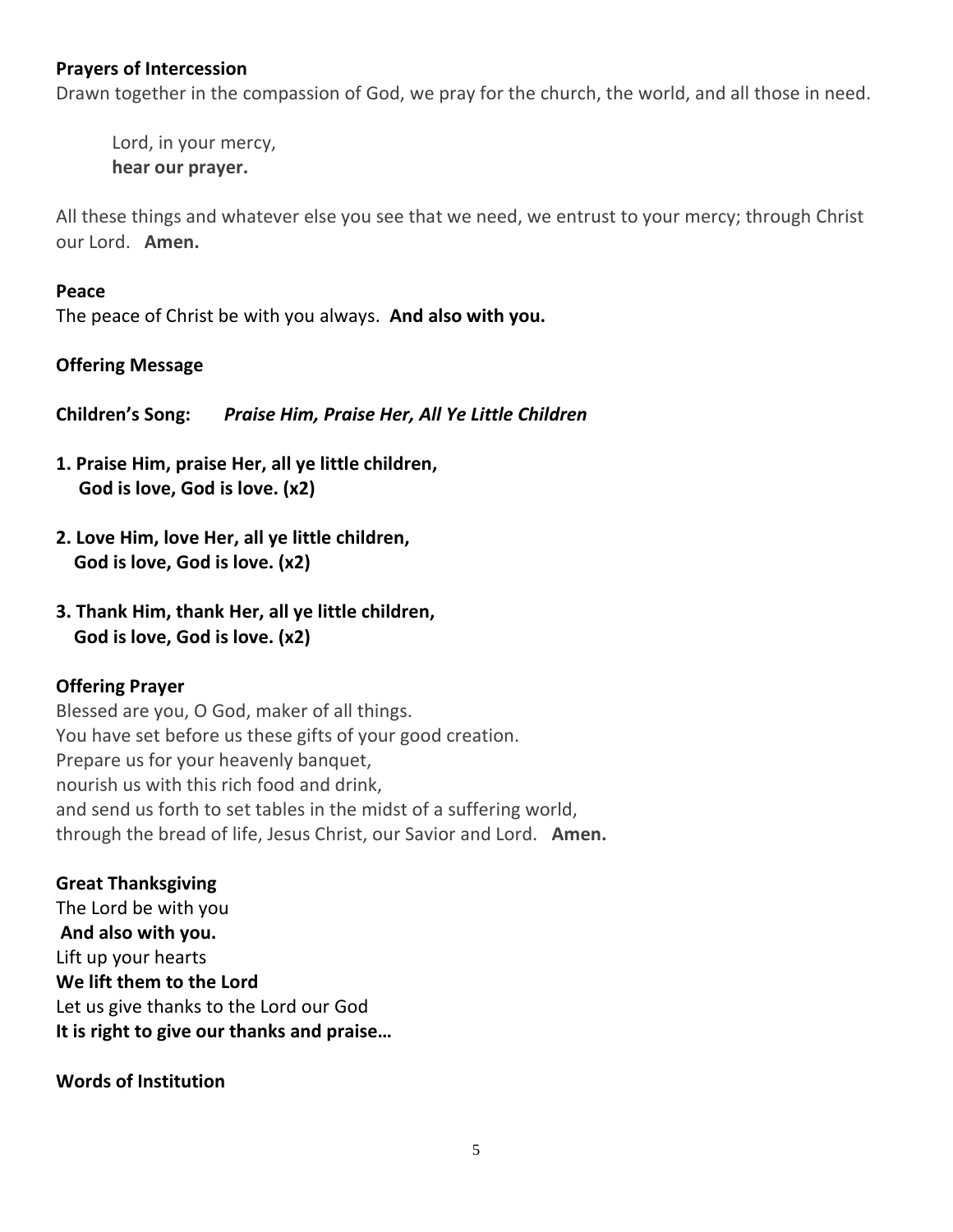**Lord's Prayer Our Father in heaven, hallowed be your name, your kingdom come, your will be done, on earth as in heaven. Give us today our daily bread. Forgive us our sins as we forgive those who sin against us. Save us from the time of trial and deliver us from evil. For the kingdom, the power, and the glory are yours, now and forever. Amen.**

#### **Invitation to Communion**

Come to the banquet table where Christ gives himself as food and drink.

*You will commune at the Pastor's direction, first the bread, then the juice/wine.*

## **Communion Song:** *Change My Heart, O God*ELW 801

Change my heart, O God; make it ever true. Change my heart, O God; may I be like you. You are the potter; I am the clay. Mold me and make me; this is what I pray. Change my heart, O God; make it ever true. Change my heart, O God; may I be like you.

## **Prayer after Communion**

We give you thanks, gracious God, that you have once again fed us with food beyond compare, the body and blood of Christ. Lead us from this place, nourished and forgiven, into your beloved vineyard to wipe away the tears of all who hunger and thirst, guided by the example of the same Jesus Christ and led by the Holy Spirit, now and forever. **Amen.**